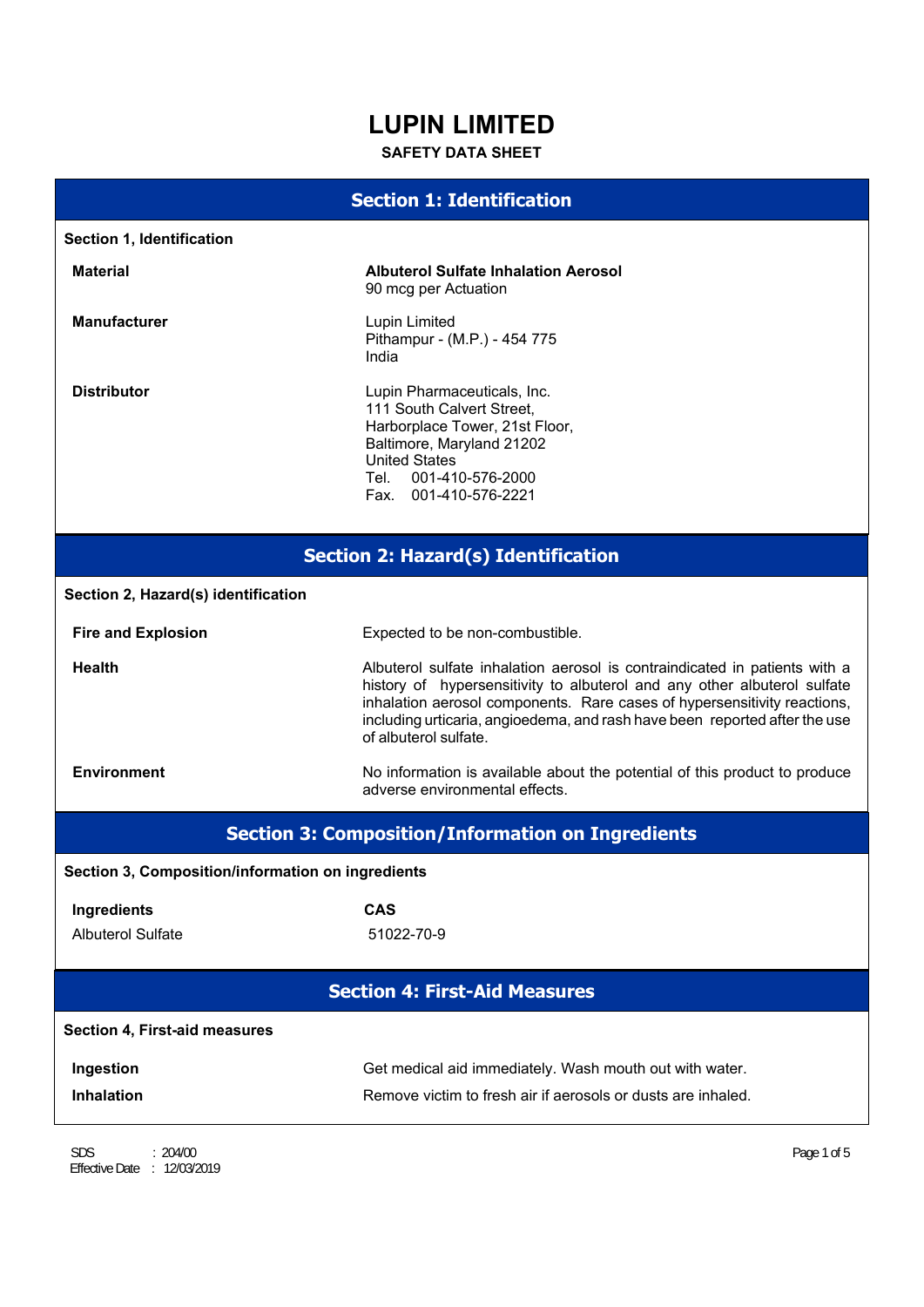| <b>Skin Contact</b>                      | Flush affected area with water for 20 minutes.                                                                                                                                                                                                                                                                                                                                                                                                                                                                                                                                                                                                                                                                                                                                                                                                                                                                                                                                                                                                                                                                      |  |  |
|------------------------------------------|---------------------------------------------------------------------------------------------------------------------------------------------------------------------------------------------------------------------------------------------------------------------------------------------------------------------------------------------------------------------------------------------------------------------------------------------------------------------------------------------------------------------------------------------------------------------------------------------------------------------------------------------------------------------------------------------------------------------------------------------------------------------------------------------------------------------------------------------------------------------------------------------------------------------------------------------------------------------------------------------------------------------------------------------------------------------------------------------------------------------|--|--|
| <b>Eye Contact</b>                       | Flush eyes with plenty of water for at least 15 minutes. Get medical aid.                                                                                                                                                                                                                                                                                                                                                                                                                                                                                                                                                                                                                                                                                                                                                                                                                                                                                                                                                                                                                                           |  |  |
| <b>NOTES TO HEALTH PROFESSIONALS</b>     |                                                                                                                                                                                                                                                                                                                                                                                                                                                                                                                                                                                                                                                                                                                                                                                                                                                                                                                                                                                                                                                                                                                     |  |  |
| <b>Medical Treatment</b>                 | Treat according to locally accepted protocols. For additional guidance, refer<br>to the current prescribing information or to the local poison control<br>information center. Protect the patient's airway and support ventilation and<br>perfusion. Meticulously monitor and maintain, within acceptable limits, the<br>patient's vital signs, blood gases, serum electrolytes, etc                                                                                                                                                                                                                                                                                                                                                                                                                                                                                                                                                                                                                                                                                                                                |  |  |
| <b>OVERDOSAGE</b>                        | The expected symptoms with overdosage are those of excessive beta-<br>adrenergic stimulation and/or occurrence or exaggeration of any of the<br>symptoms listed under ADVERSE REACTIONS, e.g., seizures, angina,<br>hypertension or hypotension, tachycardia with rates up to 200 beats per<br>minute, arrhythmias, nervousness, headache, tremor, dry mouth,<br>palpitation, nausea, dizziness, fatigue, malaise, and insomnia.                                                                                                                                                                                                                                                                                                                                                                                                                                                                                                                                                                                                                                                                                    |  |  |
|                                          | Hypokalemia may also occur. As with all sympathomimetic medications,<br>cardiac arrest and even death may be associated with abuse of albuterol<br>sulfate inhalation aerosol.                                                                                                                                                                                                                                                                                                                                                                                                                                                                                                                                                                                                                                                                                                                                                                                                                                                                                                                                      |  |  |
|                                          | Treatment consists of discontinuation of albuterol sulfate inhalation aerosol<br>together with appropriate symptomatic therapy. The judicious use of a<br>cardioselective beta-receptor blocker may be considered, bearing in mind<br>that such medication can produce bronchospasm. There is insufficient<br>evidence to determine if dialysis is beneficial for overdosage of albuterol<br>sulfate inhalation aerosol.                                                                                                                                                                                                                                                                                                                                                                                                                                                                                                                                                                                                                                                                                            |  |  |
|                                          | The oral median lethal dose of albuterol sulfate in mice is greater than<br>2,000 mg/kg (approximately 6,800 times the maximum recommended daily<br>inhalation dose for adults on a mg/m <sup>2</sup> basis and approximately 3,200 times<br>the maximum recommended daily inhalation dose for children on a mg/m <sup>2</sup><br>basis). In mature rats, the subcutaneous median lethal dose of albuterol<br>sulfate is approximately 450 mg/kg (approximately 3,000 times the<br>maximum recommended daily inhalation dose for adults on a mg/m <sup>2</sup> basis<br>and approximately 1,400 times the maximum recommended daily inhalation<br>dose for children on a mg/m <sup>2</sup> basis). In young rats, the subcutaneous<br>median lethal dose is approximately 2,000 mg/kg (approximately<br>14,000 times the maximum recommended daily inhalation dose for adults<br>on a mg/m <sup>2</sup> basis and approximately $6,400$ times the maximum<br>recommended daily inhalation dose for children on a mg/m <sup>2</sup> basis).<br>The inhalation median lethal dose has not been determined in animals. |  |  |
| <b>Section 5: Fire-Fighting Measures</b> |                                                                                                                                                                                                                                                                                                                                                                                                                                                                                                                                                                                                                                                                                                                                                                                                                                                                                                                                                                                                                                                                                                                     |  |  |

| <b>Fire and Explosion Hazards</b>      | Water. Carbon dioxide (CO <sub>2</sub> ). Dry chemical.                                                                                       |  |
|----------------------------------------|-----------------------------------------------------------------------------------------------------------------------------------------------|--|
| <b>Extinguishing Media</b>             | Use extinguishing media appropriate to surrounding fire conditions,<br>such as water, fog, spray, dry chemical, regular foam, carbon dioxide. |  |
| <b>Special Firefighting Procedures</b> | For single units (packages): No special requirements needed.                                                                                  |  |

**Section 5, Fire-fighting measures**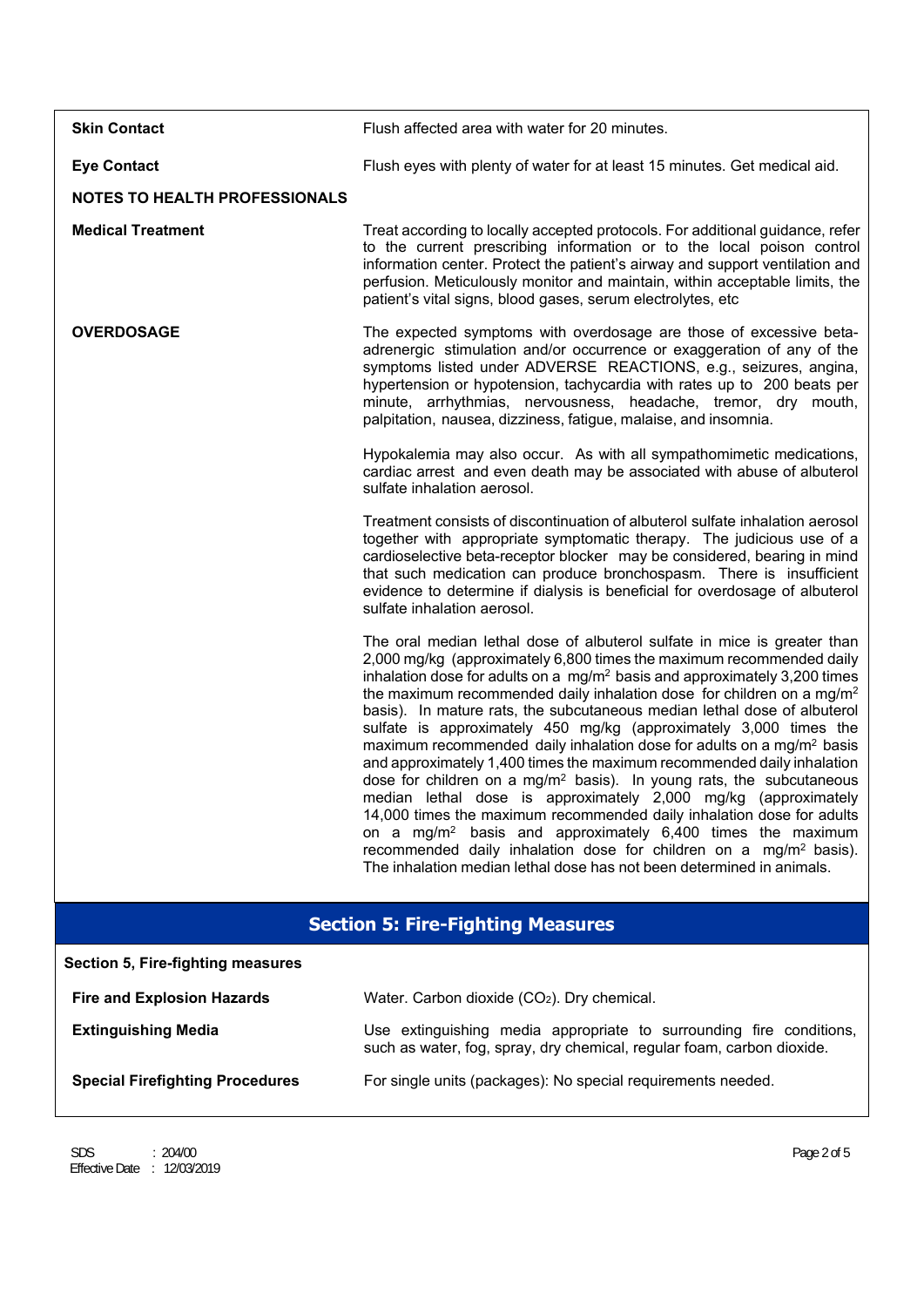| <b>Hazardous Combustion Products</b>          | For larger amounts (multiple packages/pallets) of product: Since toxic,<br>corrosive or flammable vapors might be evolved from fires involving this<br>product and associated packaging, self-contained breathing apparatus and<br>full protective equipment are recommended for firefighters.<br>Hazardous combustion or decomposition products are expected when the<br>product is exposed to fire. |  |  |  |
|-----------------------------------------------|-------------------------------------------------------------------------------------------------------------------------------------------------------------------------------------------------------------------------------------------------------------------------------------------------------------------------------------------------------------------------------------------------------|--|--|--|
| <b>Section 6: Accidental Release Measures</b> |                                                                                                                                                                                                                                                                                                                                                                                                       |  |  |  |
| Section 6, Accidental release measures        |                                                                                                                                                                                                                                                                                                                                                                                                       |  |  |  |
| <b>Personal Precautions</b>                   | Spill kits should be kept in or near material handling areas. Avoid generating<br>airborne aerosols or dusts of this product during spill response procedures.                                                                                                                                                                                                                                        |  |  |  |
| <b>Environmental Precautions</b>              | For large spills, take precautions to prevent entry into waterways, sewers,<br>or surface drainage systems.                                                                                                                                                                                                                                                                                           |  |  |  |
| <b>Clean-up Methods</b>                       | Contain the source of spill if it is safe to do so. Collect spilled material by a<br>method that controls dust generation. A damp cloth or a filtered vacuum<br>should be used to clean spills of dry solids. Clean spill area thoroughly.                                                                                                                                                            |  |  |  |
| <b>Section 7: Handling and Storage</b>        |                                                                                                                                                                                                                                                                                                                                                                                                       |  |  |  |
| Section 7, Handling and storage               |                                                                                                                                                                                                                                                                                                                                                                                                       |  |  |  |
| <b>Handling</b>                               | All employees who handle this material should be thoroughly trained to<br>handle it safely. Do not eat or drink while handling this material. Ensure this<br>material is used with adequate ventilation. Appropriate personal protective<br>equipment must be worn                                                                                                                                    |  |  |  |
| <b>Storage</b>                                | Store between 20°C to 25°C (68°F to 77°F). [See USP Controlled Room<br>Temperature.] Contents under pressure. Do not puncture or incinerate.                                                                                                                                                                                                                                                          |  |  |  |
|                                               | Protect from freezing temperatures and prolonged exposure to direct<br>sunlight. Exposure to temperatures above 120°F may cause bursting.<br>For best results, canister should be at room temperature before use.<br>Avoid spraying in eyes. Keep out of reach of children.                                                                                                                           |  |  |  |
|                                               | <b><i>Contract Contract Administration</i></b><br><b>The Common</b>                                                                                                                                                                                                                                                                                                                                   |  |  |  |

# **Section 8: Exposure Controls/Personal Protection**

**Section 8, Exposure controls/personal protection**

Wear appropriate clothing to avoid skin contact. Wash hands and arms thoroughly after handling.

# **Section 9: Physical and Chemical Properties**

# **Section 9, Physical and chemical properties**

**Physical Form** Albuterol sulfate inhalation aerosol is supplied as a pressurized aluminum canister with a blue violet plastic actuator with a dose indicator and green dust cap each in boxes of one. Each canister contains 8.5 g of the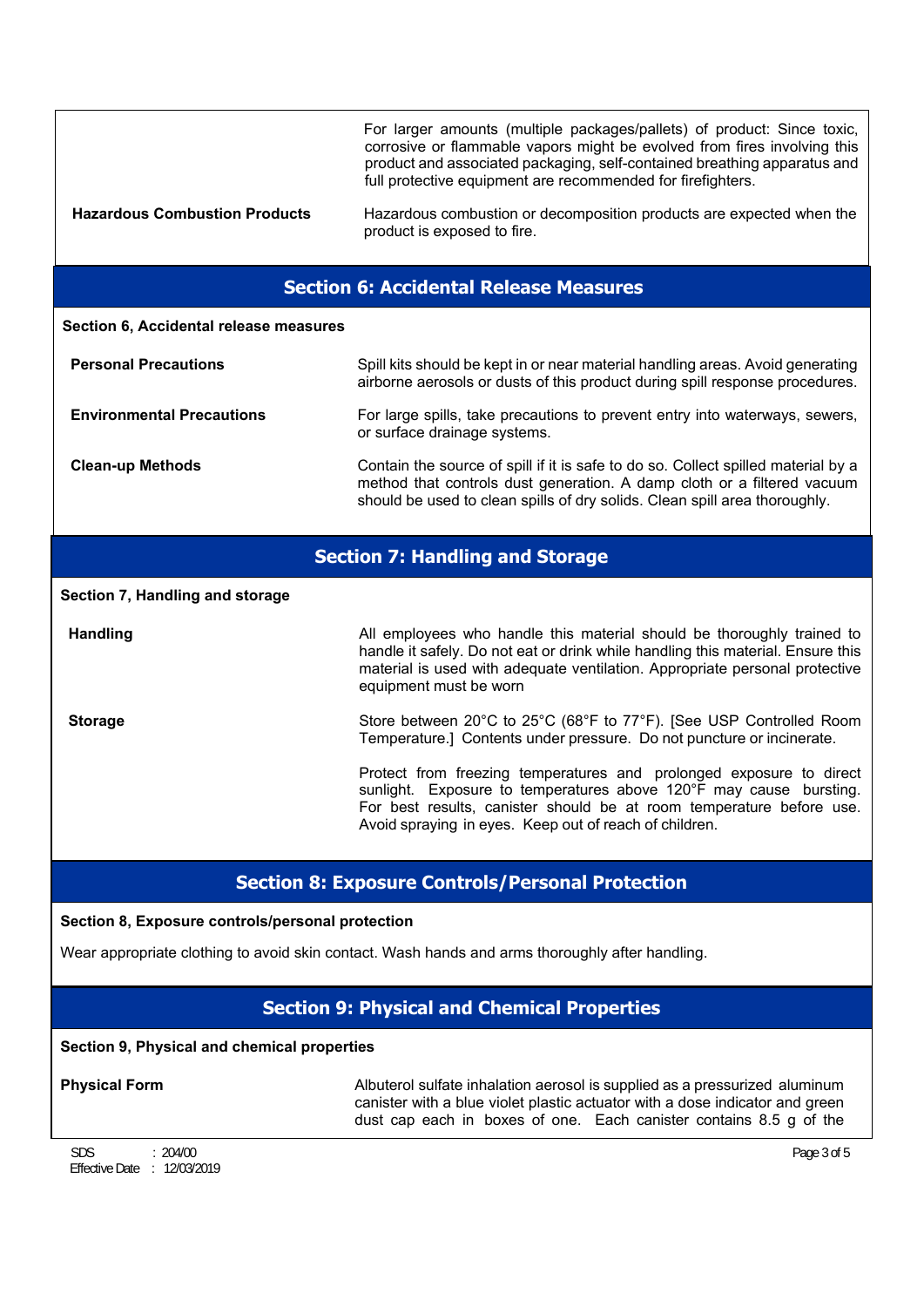formulation and provides 200 actuations (NDC 68180-963-01). Each actuation delivers 120 mcg of albuterol sulfate from the canister valve and 108 mcg of albuterol sulfate from the actuator mouthpiece (equivalent to 90 mcg of albuterol base).

# **Section 10: Stability and Reactivity**

**Section 10, Stability and reactivity**

Stable under recommended storage conditions.

# **Section 11: Toxicological Information**

**Section 11, Toxicological information** 

**Carcinogenesis, Mutagenesis, Impairment of Fertility** 

In a 2-year study in Sprague-Dawley rats, albuterol sulfate caused a doserelated increase in the incidence of benign leiomyomas of the mesovarium at and above dietary doses of 2 mg/kg (approximately 15 times and 6 times the maximum recommended human daily inhalation dose (MRHDID) for adults and children, respectively, on a mg/m2 basis). In another study this effect was blocked by the coadministration of propranolol, a non-selective beta-adrenergic antagonist. In an 18-month study in CD-1 mice, albuterol sulfate showed no evidence of tumorigenicity at dietary doses of up to 500 mg/kg (approximately 1,900 times and 740 times the MRHDID for adults and children, respectively, on a mg/m2 basis). In a 22-month study in Golden Hamsters, albuterol sulfate showed no evidence of tumorigenicity at dietary doses of up to 50 mg/kg (approximately 250 times and 100 times the MRHDID for adults and children, respectively, on a mg/m2 basis).

Albuterol sulfate was not mutagenic in the Ames test or a mutation test in yeast. Albuterol sulfate was not clastogenic in a human peripheral lymphocyte assay or in an AH1 strain mouse micronucleus assay.

Reproduction studies in rats demonstrated no evidence of impaired fertility at oral doses up to 50 mg/kg (approximately 380 times the MRHDID for adults on a mg/m2 basis).

# **Section 12: Ecological Information**

### **Section 12: Ecological Information**

No relevant studies identified.

# **Section 13: Disposal Considerations**

#### **Section 13: Disposal Considerations**

Incinerate in an approved facility. Follow all federal state and local environmental regulations.

SDS  $: 204/00$  Page 4 of 5 Effective Date : 12/03/2019